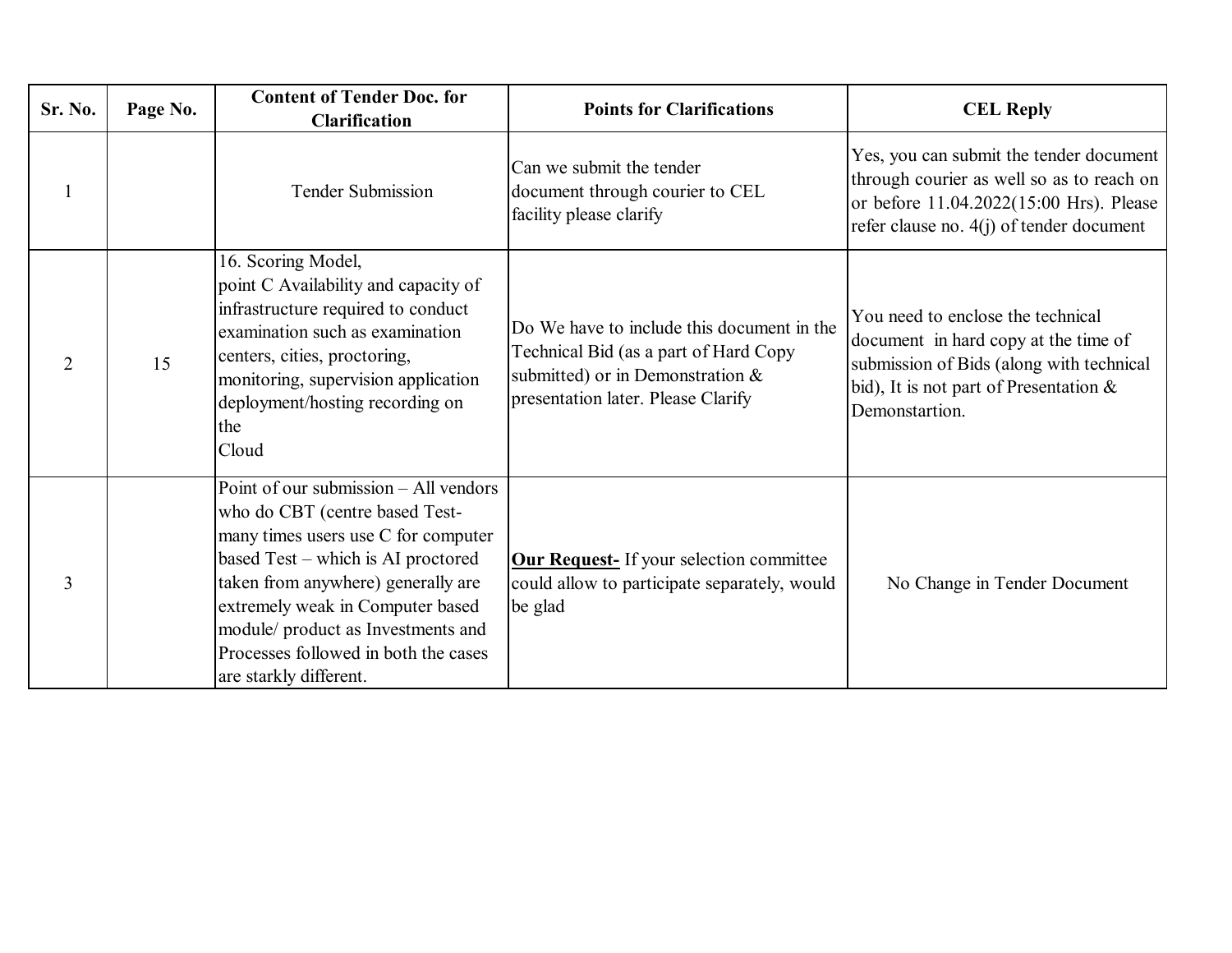| $\overline{4}$ | 14 | Point No.16.3 of RFP The Firm<br>should have a genuine ISO<br>9001:2015, 27001:2013 CMMi Level<br>3 or above certificate and STQC<br>security certifications by the<br>Government agency. | We M/s Ginger Webs Private<br>Limited have ISO9001:2015,<br>27001:2013,27701:2013,ISO/IEC<br>20000-1:2011, VAPT and cert-IN<br>Certificate for the same,<br>Request you to kindly accept<br>the equivalent certificate<br>against STQC certificate.                                                            | Tender conditions prevails                                                                                                   |
|----------------|----|-------------------------------------------------------------------------------------------------------------------------------------------------------------------------------------------|----------------------------------------------------------------------------------------------------------------------------------------------------------------------------------------------------------------------------------------------------------------------------------------------------------------|------------------------------------------------------------------------------------------------------------------------------|
| 5              |    | <b>Tender Submission Date</b>                                                                                                                                                             | We request that post release of the Pre-bid  To encourage prospective bidder, Bid<br>Queries response -Vendors be given 7-10<br>working days to work on the Tender<br>documents -hence to please extend the<br>submission date accordingly in case of a<br>delay in release of the Pre-bid queries<br>Response | submission<br>date<br>extended to<br>is<br>11.04.2022 (15:00 Hrs). Please refer<br>corrigendum-II on CEL & IRCS<br>websites. |
| 6              |    | Tender fees                                                                                                                                                                               | Please confirm there is no Tender fees?                                                                                                                                                                                                                                                                        | There is no tender fees, please refer<br>tender notice dated 09.03.2022.                                                     |
| $\overline{7}$ |    | Payment schedule                                                                                                                                                                          | We request you to please consider stage<br>wise payment schedule so that vendor is<br>paid as per the stages completed and cost<br>already borne<br>25% on Issue of Admit Card<br>50% on Completion of CBT<br>25% on results processing                                                                        | Tender conditions prevails                                                                                                   |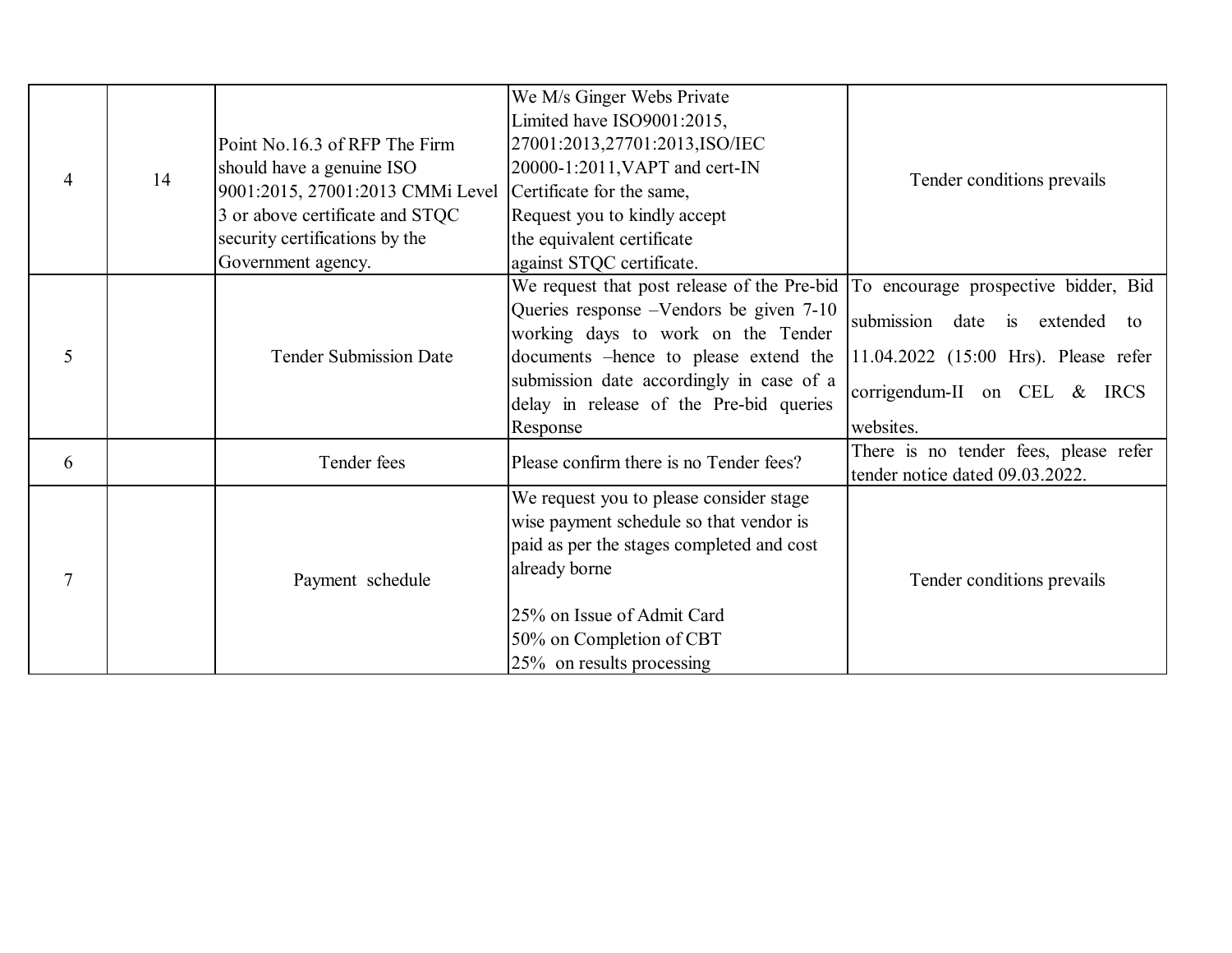| 8  |                | Payment terms            | We assume CEL shall pay all undisputed<br>invoices within 30 days (or the credit period<br>as negotiated by the business team) from<br>the date of invoice. In case the CEL does<br>not pay the undisputed amounts within 30<br>days (or the credit days agreed), the same<br>shall be constituted as an EOD by CEL. A<br>notice of EOD will be issued with a cure<br>period of 15 calendar days (this is to be<br>included only if there is a cure period made<br>available to us for our EOD) and in the<br>event the EOD is not cured within the cure<br>period given, the service provider has a<br>right to terminate the contract without any<br>further notice. | Tender conditions prevails                                                                                                                                                                                                                                            |
|----|----------------|--------------------------|------------------------------------------------------------------------------------------------------------------------------------------------------------------------------------------------------------------------------------------------------------------------------------------------------------------------------------------------------------------------------------------------------------------------------------------------------------------------------------------------------------------------------------------------------------------------------------------------------------------------------------------------------------------------|-----------------------------------------------------------------------------------------------------------------------------------------------------------------------------------------------------------------------------------------------------------------------|
| 9  | 5 <sup>5</sup> | <b>Tender Submission</b> | Please confirm if Online/Email tender<br>submission is possible                                                                                                                                                                                                                                                                                                                                                                                                                                                                                                                                                                                                        | Online/Email tender submission is not<br>allowed. Please refer clause $4(j)$ , $4(k)$ ,<br>$4(i)$ & tender notice.                                                                                                                                                    |
| 10 | 10             | Contract period          | Please confirm if the contract to be signed<br>would be 15 months or 36 months?                                                                                                                                                                                                                                                                                                                                                                                                                                                                                                                                                                                        | Contract period shall be initially for 36<br>months from the date of roling out the<br>project in Pan India locations/Cities of<br>IRCS, which shall be extended based on<br>satisfactory performance & mutually<br>agreed terms. Rolling out period is 15<br>months. |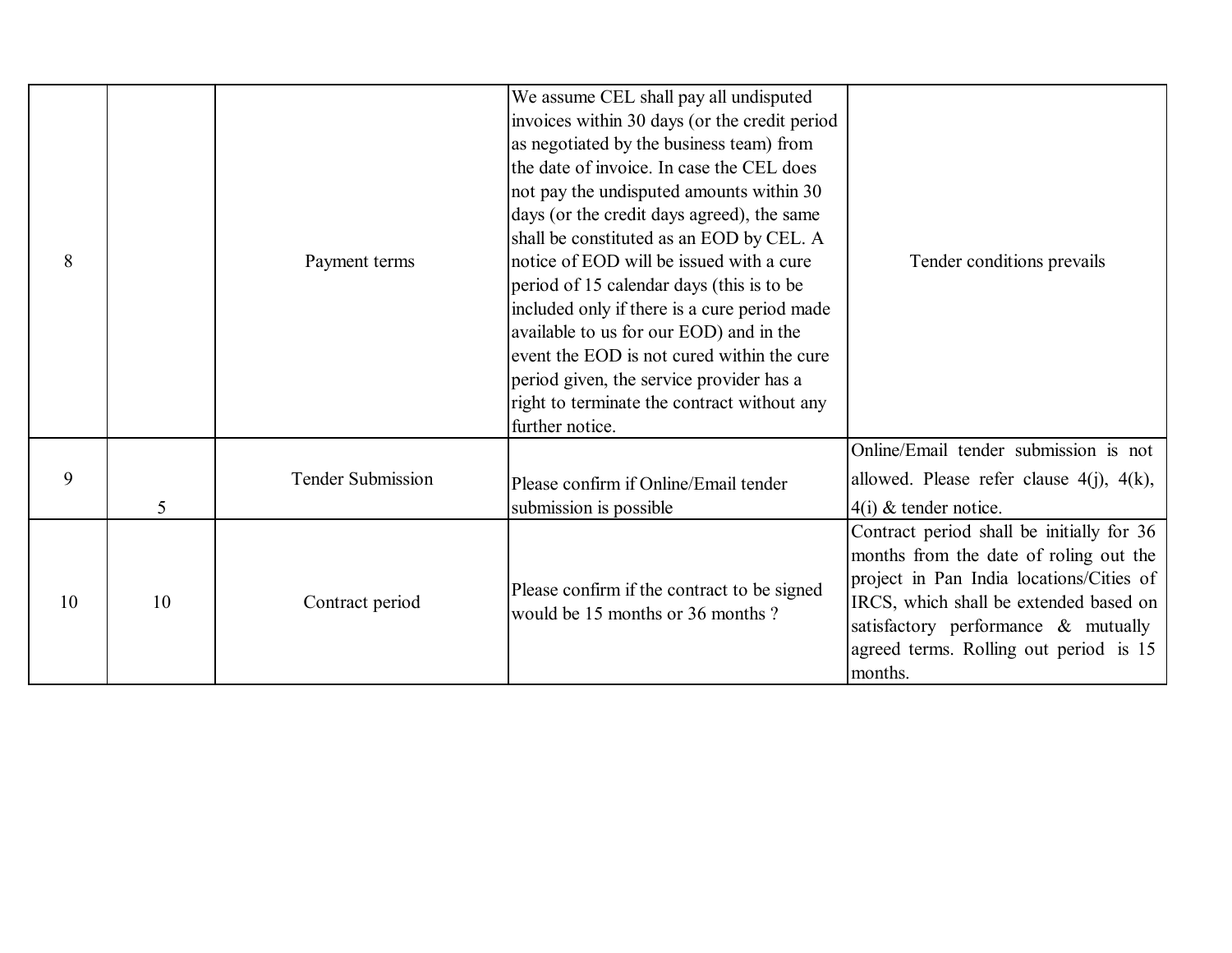| 11 | 30 | The successful bidder is required to<br>submit a PBG in the form of<br>BG/DD/FDR for amount of Rs 30<br>lakhs for a validity of one year<br>(rolling out Period) & Rs 20 lakhs for<br>validity of Operation & Maintenance<br>period | The standard PBG of any Govt organization<br>is usually $3-5\%$ of the Contract value –<br>hence we request you to please reduce the<br>amount of the PBG and request to<br>reconsider submission of a Single PBG for 1<br>year which can be extended later as per the<br>contract period /terms                                                                                                                                                                                                                                                                               | Tender conditions prevails |
|----|----|-------------------------------------------------------------------------------------------------------------------------------------------------------------------------------------------------------------------------------------|--------------------------------------------------------------------------------------------------------------------------------------------------------------------------------------------------------------------------------------------------------------------------------------------------------------------------------------------------------------------------------------------------------------------------------------------------------------------------------------------------------------------------------------------------------------------------------|----------------------------|
| 12 | 47 | Form IV                                                                                                                                                                                                                             | We request that this form be signed by HR<br>Head / Authorized signatory                                                                                                                                                                                                                                                                                                                                                                                                                                                                                                       | Tender conditions prevails |
| 13 | 67 | Annexure IV                                                                                                                                                                                                                         | We request to please change the followed<br>as per our Point 13 below :<br>hereby give undertaking that our firm have<br>not been blacklisted in the past or defaulted<br>or otherwise debarred ever in the past<br>(suspended on a<br>holiday period for failure to comply with<br>terms & conditions, EMD or Security<br>Deposit for forfeited or adjusted again any<br>damages or compensation payable) by any<br>Government of India/State<br>entities/PSUs/PSBs/Autonomous<br>body/University under Central/State<br>departments or any other Government body<br>in India | Tender conditions prevails |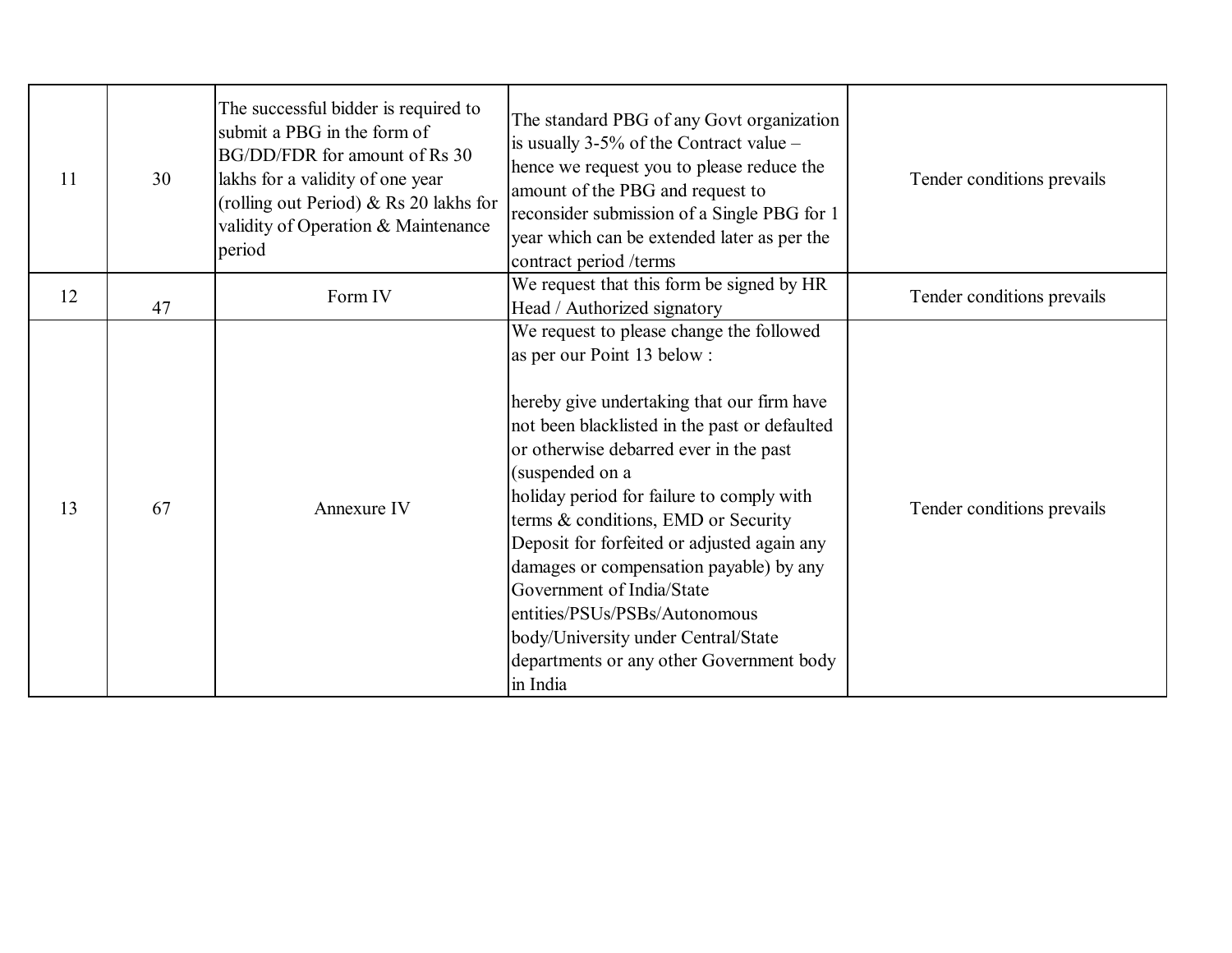| 14 | 10 | In case of any accident/damage to<br>tangible/intangible properties of the<br>end user/IRCS/CEL by the vendor,<br>full responsibility will be attributed to<br>the vendor.                                                                                                                                                  | Request to modify the clause as :<br>In case of any wilful damage to tangible/<br>intangible properties of the end user/ IRCS/<br>CEL by the vendor, full responsibility will<br>be attributed to the vendor only where the<br>damage is solely attributable to the vendor.                                                               | Tender conditions prevails |
|----|----|-----------------------------------------------------------------------------------------------------------------------------------------------------------------------------------------------------------------------------------------------------------------------------------------------------------------------------|-------------------------------------------------------------------------------------------------------------------------------------------------------------------------------------------------------------------------------------------------------------------------------------------------------------------------------------------|----------------------------|
| 15 | 10 | If the vendor fails to complete the<br>work complete the work within the<br>specified time, liquidated damages<br>will be imposed equivalent to $0.5\%$ of<br>contract value per week, maximum<br>up to 10% of the contract value.<br>However, CEL may extend the<br>delivery period looking into the merit<br>of the case. | Request to cap the overall Liquidated<br>Damages to 5% of the invoice value of the<br>examination giving rise to such damages.<br>NSEIT shall be given a fifteen (15) days'<br>remedy period to remedy the act giving rise<br>to the Liquidated damages. Such damages<br>shall be imposed only after NSEIT fails to<br>remedy the breach. | Tender conditions prevails |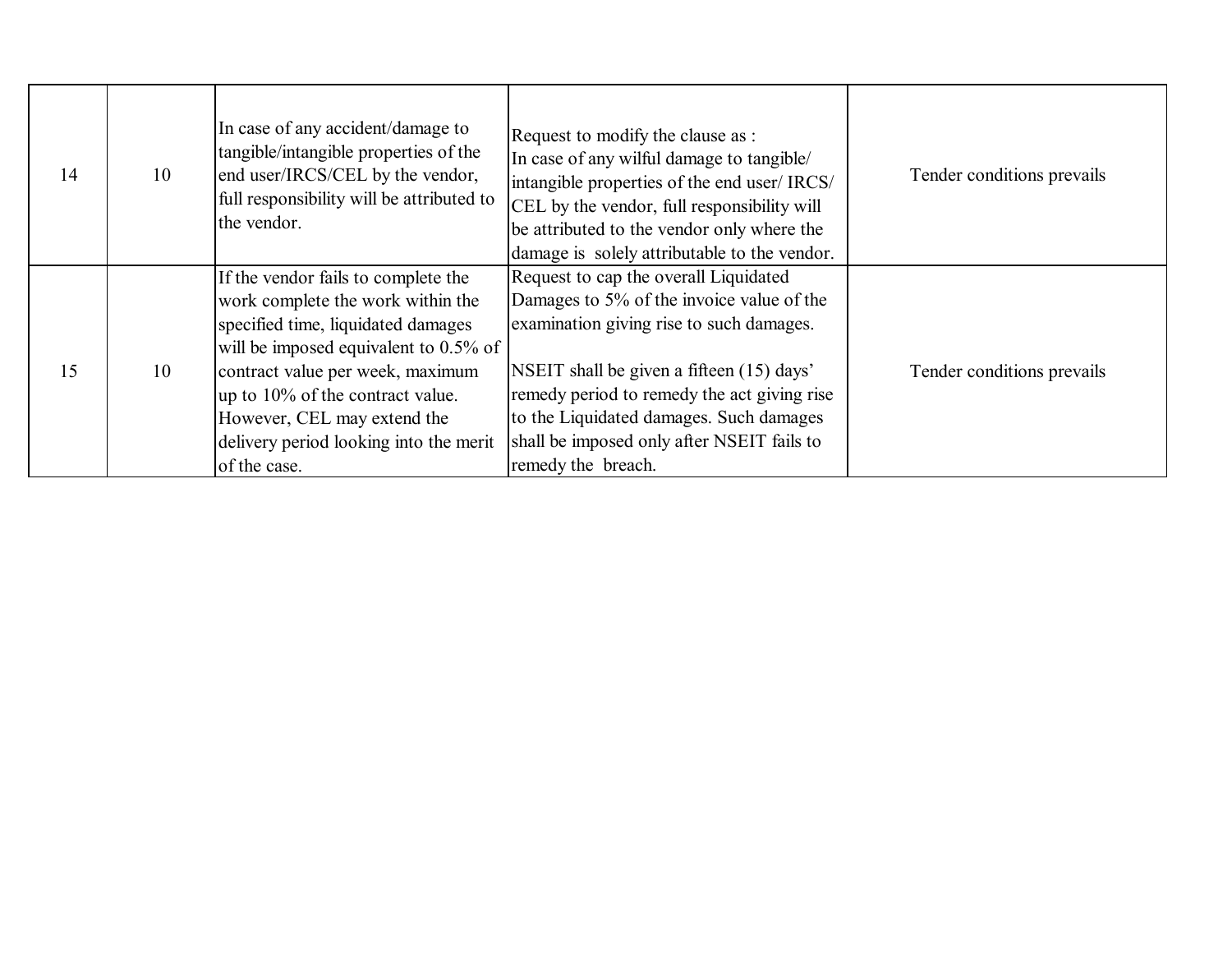| 16 | 12 | The firm should not have been<br>blacklisted in the past or otherwise<br>debarred ever in the past (suspended<br>on a holiday period, contract<br>terminated prematurely for failure to<br>comply with Terms and Conditions,<br><b>EMD</b> or Security Deposit Forfeited<br>or adjusted against any damages or<br>compensation payable) by any<br>Government of India/State entities<br>/PSUs/PSBs/Autonomous<br>body/University under Central /State<br>Departments or any other<br>Government Body in India. There<br>should be no legal case pending<br>against bidder with any client. | Any matter sub-Judice in any Court where<br>bidder/service provider has contested a<br>notice of termination or debarment is legally<br>not considered as terminated/debarred.<br>Therefore request to modify the clause to:<br>The firm should not have been blacklisted in<br>the past or completely debarred as per an<br>order of the Court | Tender conditions prevails |
|----|----|--------------------------------------------------------------------------------------------------------------------------------------------------------------------------------------------------------------------------------------------------------------------------------------------------------------------------------------------------------------------------------------------------------------------------------------------------------------------------------------------------------------------------------------------------------------------------------------------|-------------------------------------------------------------------------------------------------------------------------------------------------------------------------------------------------------------------------------------------------------------------------------------------------------------------------------------------------|----------------------------|
| 17 | 29 | The customized<br>Software/Applications Shall have IP<br>rights reserved with CEL or IRCS.<br>The Bidder shall certify that there is<br>no infringement of any patent or<br>intellectual proprietary rights caused<br>by the supply of IT Infrastructure and<br>Software and the documents, which<br>are subject matter of this project.                                                                                                                                                                                                                                                   | To be revised to state: CEL shall have a<br>license commensurate with the needs of this<br>RFP for the customized software                                                                                                                                                                                                                      | Tender conditions prevails |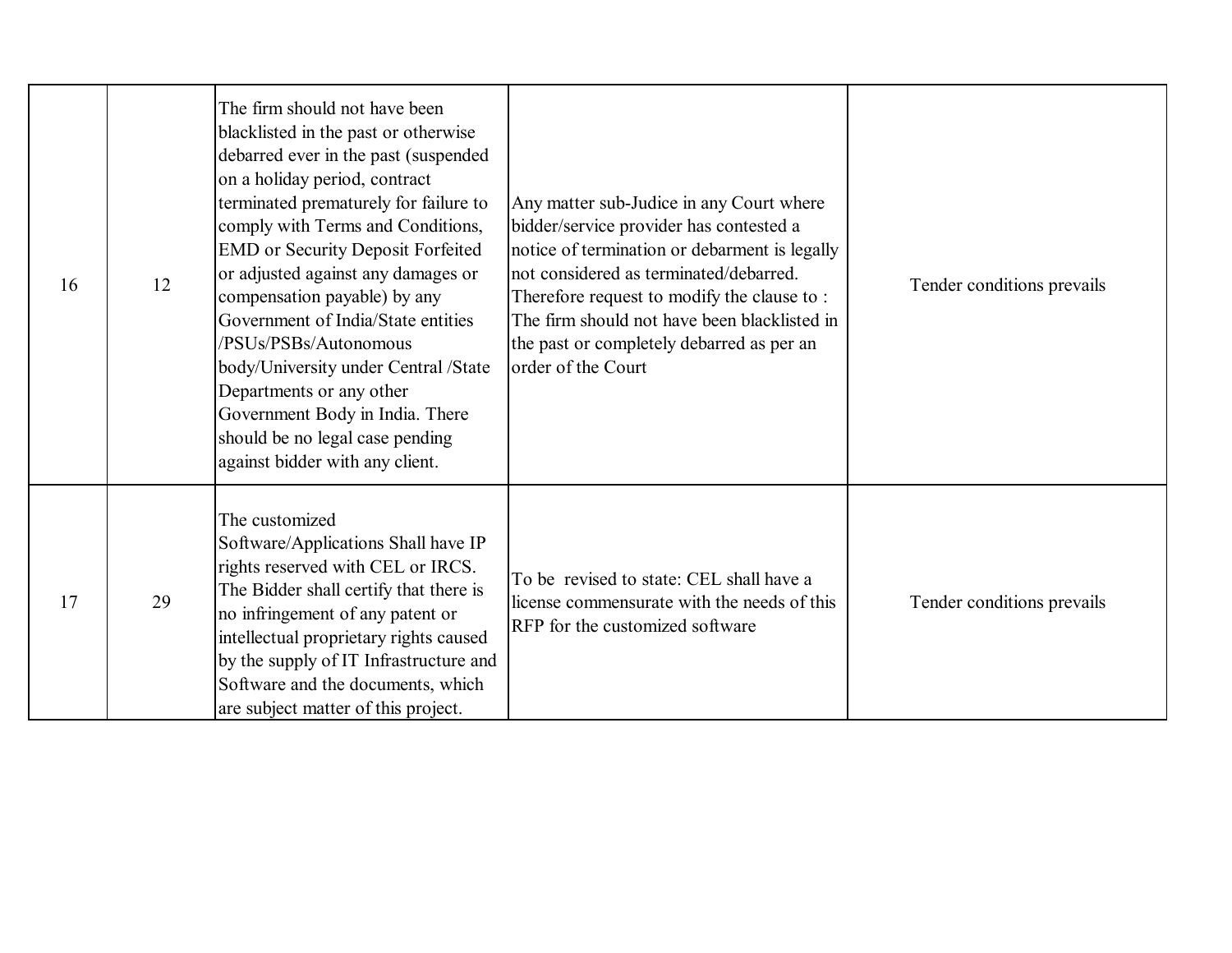| 18 | 35 | penalty $@10\%$ of quoted price (per<br>candidate rate) in price bid form -IX<br>in each category shall be imposed. If<br>the delay adversely affects conduct of<br>examination for various categories of<br>IRCS the performance security will<br>be forfeited and other legal action<br>would be initiated as per terms and                                                                                                                                        | Request to limit total cumulative liabilities<br>including penalty to 5% of the invoice value<br>of the examination giving rise to such<br>penalty / liability.<br>Any objections/notifications of breach shall<br>be raised within 30 days from the date of<br>the relevant examination Penalty shall be<br>sought only on the objections raised within | Tender conditions prevails |
|----|----|----------------------------------------------------------------------------------------------------------------------------------------------------------------------------------------------------------------------------------------------------------------------------------------------------------------------------------------------------------------------------------------------------------------------------------------------------------------------|----------------------------------------------------------------------------------------------------------------------------------------------------------------------------------------------------------------------------------------------------------------------------------------------------------------------------------------------------------|----------------------------|
| 19 |    | conditions of contract.<br>The CEL may rescind this part of the<br>contract and shall be free to get it<br>done from any other agency at the<br>risk and cost of the Bidder or every<br>re-examination to be conducted at<br>any Centre/venue due to any reason<br>attributable to the bidder, an amount<br>up to total admissible in respect of<br>that center/venue will be deducted<br>from the payments due to the agency.<br>The cost of re-examination at each | the stipulated time period.<br>Rescission only for willful breach or default<br>by NSEIT, CEL shall provide NSEIT an<br>opportunity of being heard and a 30 days'<br>cure period to remedy to the alleged cause.<br>The contract shall be rescinded only if<br>NSEIT does not remedy the cause of such<br>rescission of the Contract.                    | Tender conditions prevails |
| 20 |    | center will be borne by the agency.<br>If performance is not found<br>satisfactory then one-month notice<br>shall be given to the<br>Vendor, if the performance still not<br>improved or satisfactory then CEL on<br>behalf of IRCS reserves the right to<br>terminate the whole contract $\&$<br>suitable penalty shall be imposed on<br>the vendor.                                                                                                                | Penalty shall not be in addition to<br>termination.<br>Also, the amount due to NSEIT for the<br>services provided shall be paid to NSEIT.                                                                                                                                                                                                                | Tender conditions prevails |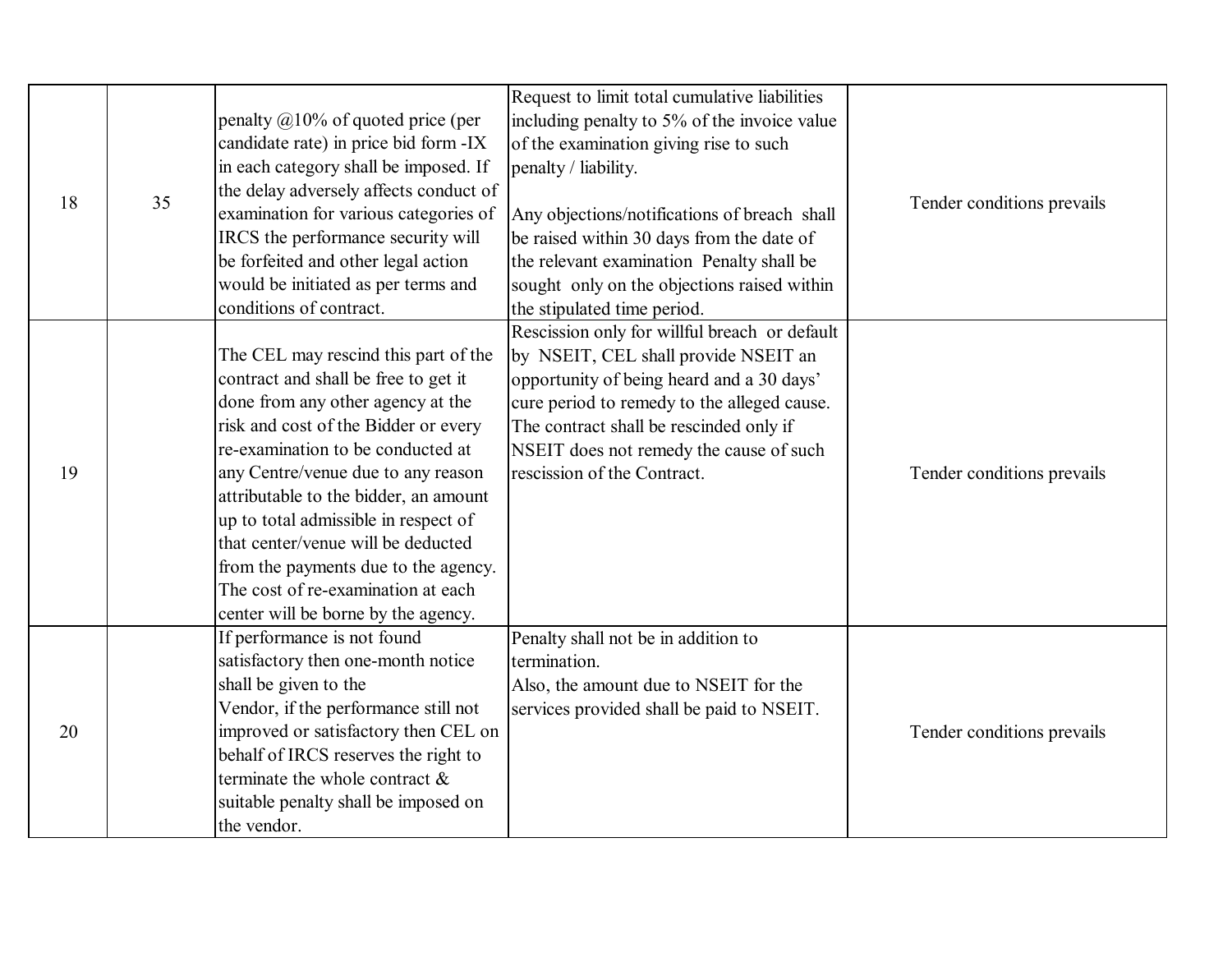| 21 | 31 | Either Party may, without prejudice<br>to any other course of action for<br>breach of contract, by written notice<br>of 60 days to the other party,<br>terminate the agreement in whole or<br>in part, if:<br>The quality of the delivery of various<br>tasks is not up to the satisfaction of<br>the CEL/IRCS.                                                                                                                                 | The quality of delivery of various tasks<br>must be as per service levels determined by<br>mutual decision of both parties.                                                                                                                                                                                                                                 | Tender conditions prevails |
|----|----|-------------------------------------------------------------------------------------------------------------------------------------------------------------------------------------------------------------------------------------------------------------------------------------------------------------------------------------------------------------------------------------------------------------------------------------------------|-------------------------------------------------------------------------------------------------------------------------------------------------------------------------------------------------------------------------------------------------------------------------------------------------------------------------------------------------------------|----------------------------|
| 22 |    | In the event of the CEL terminating<br>the contract in whole or in part, the<br>CEL may procure, upon such terms<br>and in such a manner as it deems<br>appropriate, items or services similar<br>to those undelivered, and the Bidder<br>shall be liable to the CEL for any<br>excess costs for such similar items or<br>services. However, the Bidder shall<br>continue with the performance of the<br>contract to the extent not terminated. | In case of default by NSEIT, CEL to<br>provide an opportunity of hearing and a<br>cure period of 30 days to rectify the default.<br>The contract shall be terminated for default<br>only if NSEIT fails to remedy the default.<br>NSEIT shall be liable for excess costs only<br>if the contract is terminated for reasons<br>solely attributable to NSEIT. | Tender conditions prevails |
| 23 |    | In case of termination of contract, all<br>Bank Drafts/ FDRs furnished by the<br>Bidder by way of Performance<br>Security shall stand forfeited.<br>In case of suspension/termination, the<br>Bidder shall be liable to pay<br>compensation for any direct loss or<br>additional liability, if incurred<br>due to completion of work by another<br>agency                                                                                       | Bank drafts/ FDRs shall not be forfeited<br>unless there is any material loss/damage<br>due to reasons solely attributable to NSEIT.<br>Such forfeiture shall be done only if NSEIT<br>does not remedy the defaults, if any, within<br>a reasonable period                                                                                                  | Tender conditions prevails |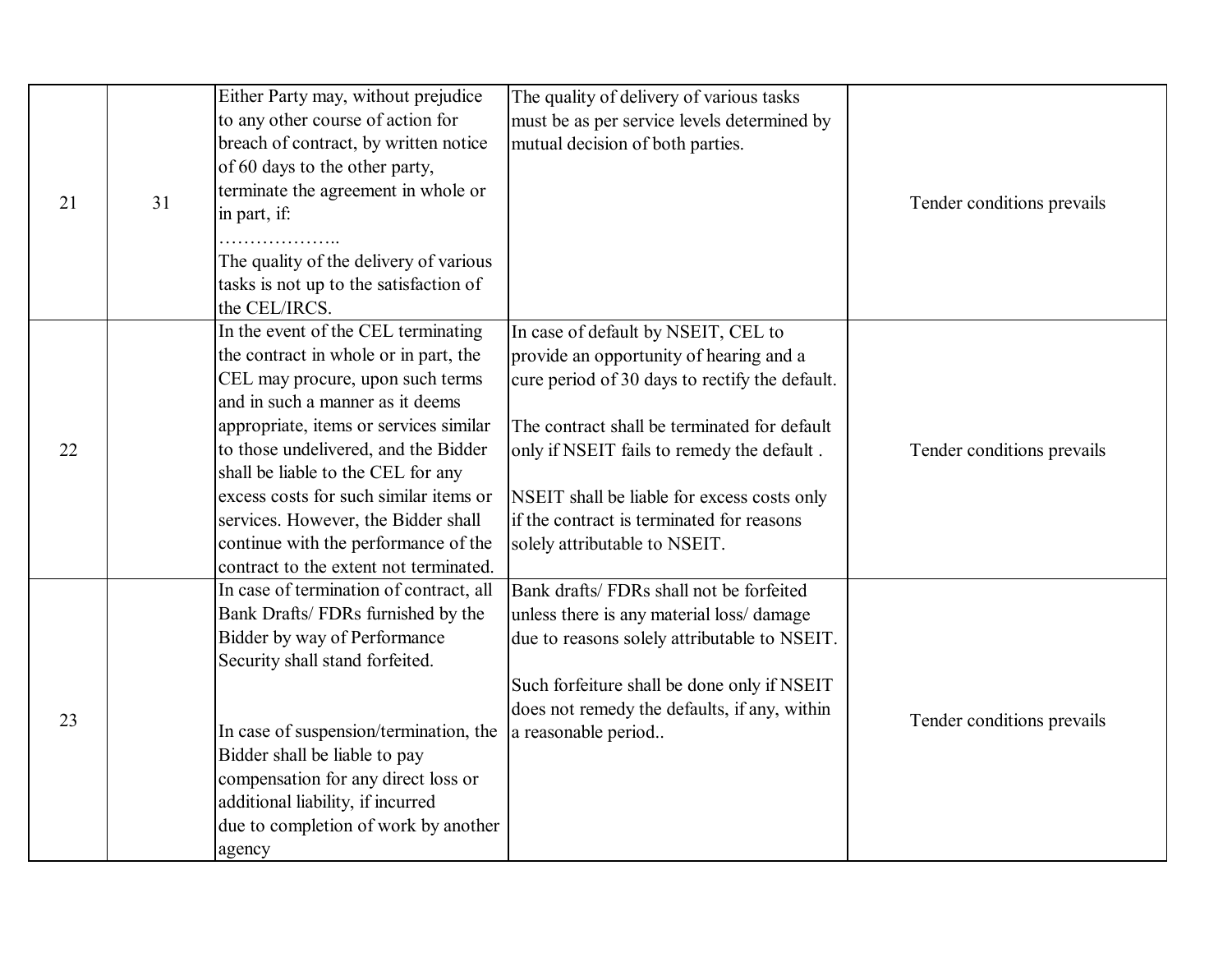| 24 | 37 | Request to add:<br>NSEIT may terminate the contract, in<br>whole or in part thereof, at any time for its<br>convenience with reasonable notice.<br>CEL shall pay the amount due for the<br>services already provided by NSEIT in the<br>event of such termination. | Tender conditions prevails |
|----|----|--------------------------------------------------------------------------------------------------------------------------------------------------------------------------------------------------------------------------------------------------------------------|----------------------------|
| 25 | 33 | Request to add the term "Pandemic" and<br>"Pandemic related contingencies"                                                                                                                                                                                         | Tender conditions prevails |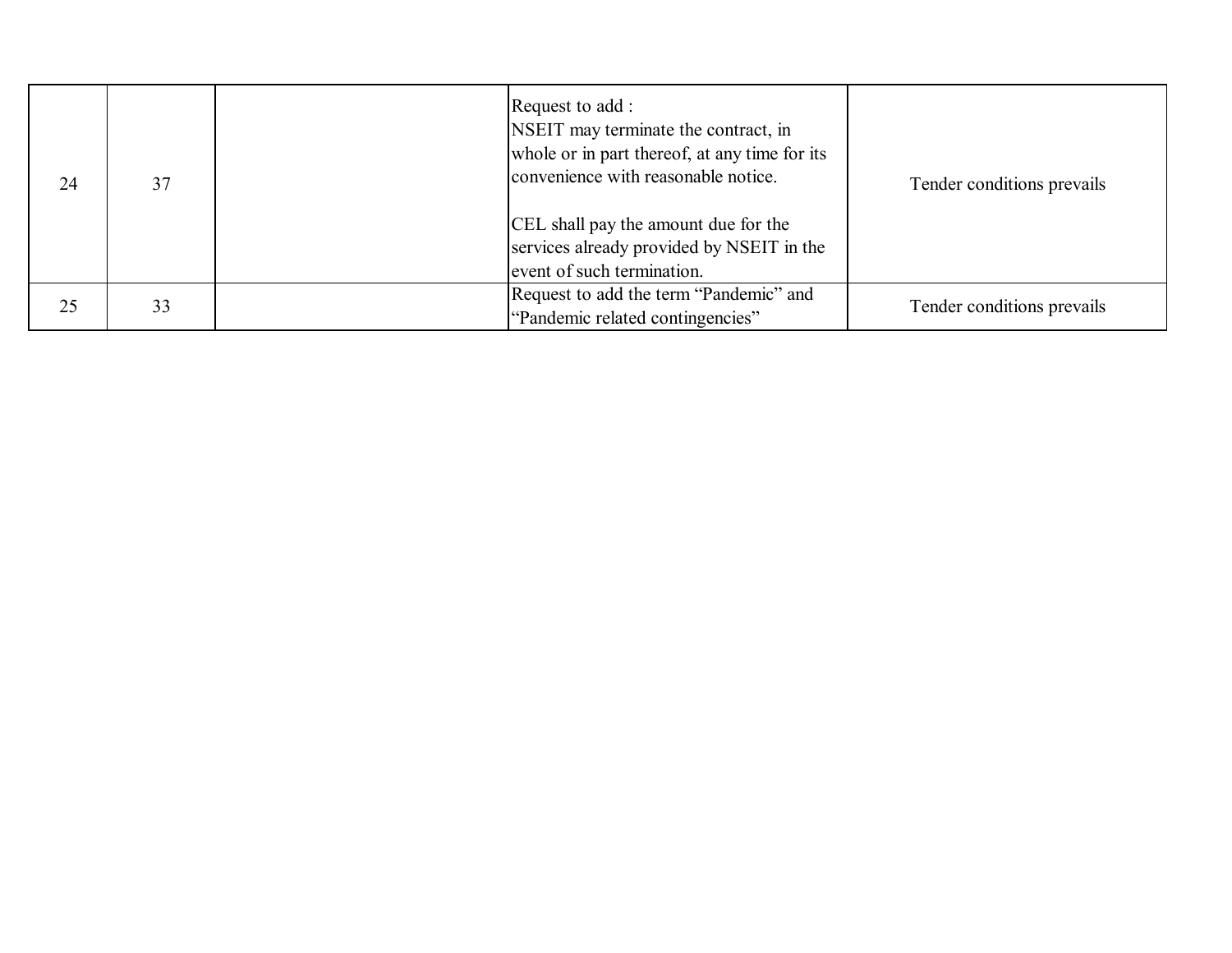|    |    | If disputes, difference<br>controversies/difference of opinions,<br>breach and violation arising from or<br>related to this agreement cannot be<br>resolved within 30 days of                                                                                                                                                                                                                                                                                                                                                                                                                                                                                                                             | Request to modify the highlighted portion<br>as :<br>List of any 5 names suggested by the party<br>invoking arbitration.                                                                                       |                            |
|----|----|-----------------------------------------------------------------------------------------------------------------------------------------------------------------------------------------------------------------------------------------------------------------------------------------------------------------------------------------------------------------------------------------------------------------------------------------------------------------------------------------------------------------------------------------------------------------------------------------------------------------------------------------------------------------------------------------------------------|----------------------------------------------------------------------------------------------------------------------------------------------------------------------------------------------------------------|----------------------------|
| 26 | 34 | commencement of<br>reconciliations/discussions then the<br>matter shall be referred to the sole<br>arbitrator to be selected by the<br>opposite party out of the list of 5<br>names suggested by the party<br>invoking arbitration from of the<br>list of panel arbitrators of SCOPE,<br>Delhi. The cost of arbitration, if any<br>shall be shared equally between the<br>parties. The Arbitration proceedings<br>shall be conducted by the Arbitral<br>Tribunal in accordance with the<br>provisions of the Arbitration and<br>Conciliation Act, 1996 as amended<br>from time to time. The place of<br>arbitration shall be Delhi and<br>language of such arbitration<br>proceedings shall be in English | The place of Arbitration shall be Delhi or<br>Mumbai.                                                                                                                                                          | Tender conditions prevails |
| 27 | 34 | shall be subject to the<br>jurisdiction of courts at Delhi only. In<br>such a case the CEL shall have right<br>to withhold all money till the final<br>decision of the dispute by the<br>competent court.                                                                                                                                                                                                                                                                                                                                                                                                                                                                                                 | The Courts of the Jurisdiction of Delhi and<br>Mumbai shall have Jurisdiction.<br>CEL shall pay off all undisputed amounts<br>due to NSEIT pending the final decision of<br>the dispute by the competent Court | Tender conditions prevails |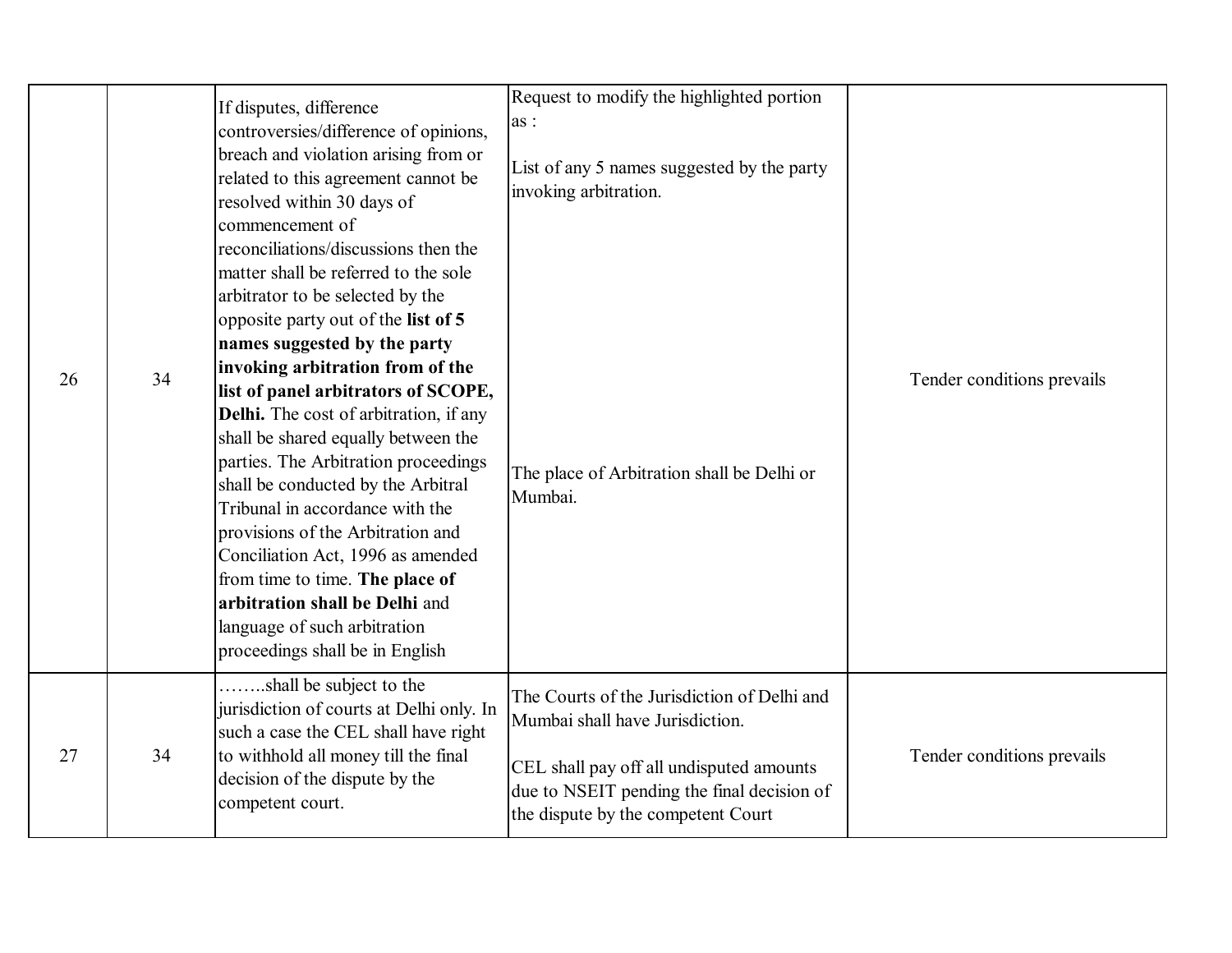| 28 | 17 | The software/application developed<br>by the bidder should have facility to<br>accommodate minor changes.                                                                                                                              | A.NSEIT exam application is dynamic,<br>but would require what kind of changes are<br>required because if the feature is not<br>available in the software, then it would need<br>development.                                                                                                                        | OK<br>but<br>please<br>that<br>note<br>Application/Software<br>developed<br>by<br>should<br>bidder<br>be<br>scalable<br>to<br>accommodate minor changes during the<br>course of time.                                                                                               |
|----|----|----------------------------------------------------------------------------------------------------------------------------------------------------------------------------------------------------------------------------------------|----------------------------------------------------------------------------------------------------------------------------------------------------------------------------------------------------------------------------------------------------------------------------------------------------------------------|-------------------------------------------------------------------------------------------------------------------------------------------------------------------------------------------------------------------------------------------------------------------------------------|
| 29 | 21 | The examination centres list shall be<br>finalized by the Bidder/Vendor in<br>consultation with Red Cross branch<br>of that area.                                                                                                      | Do we have to select the regular venues for<br>the examination or there is a separate<br>requirement for the same.<br>Please confirm that Exam centers would be<br>provided by Client or Vendor?                                                                                                                     | Exam centres will be provided by<br>bidder/Vendor only, there should be<br>atleast one examination centre in the<br>district/city where trainings are being<br>conducted<br>IRCS.<br>by<br>Exams<br>centres/Venues of exams may increase<br>or decrease as per requirement of IRCS. |
| 30 | 21 | The Bidder/Vendor shall deploy<br>examiner for theory exams at the<br>premises of<br>Corporate/Industries/Factories& shall<br>arrange video recordings of the<br>practical exams at the premises of<br>Corporate/Industries/Factories. | Need to check the system configuration of<br>the Corporate/Industries/Factories for<br>conducting the examination in their<br>premises.<br>If the configuration is not met then<br>examination cannot be conducted at their<br>premises.                                                                             | Application developed by bidder should<br>support cross platform, it should be<br>platform independent. So, there is no<br>question of compatibility. Please refer<br>clause no. 20.2 of tender document.                                                                           |
| 31 | 22 | The system should ensure that each<br>question appears on the candidate<br>screen for a minimum period of 30<br>secs.                                                                                                                  | Do we have to show each question for 30<br>secs even if the candidate has answered the<br>question before that or can the candidate<br>move to the other question.<br>In our software the question does not<br>change on the screen unless the candidate<br>clicks on next button (available below the<br>question). | This is not mandatory to show each<br>quetions for 30 Secs. Ok                                                                                                                                                                                                                      |